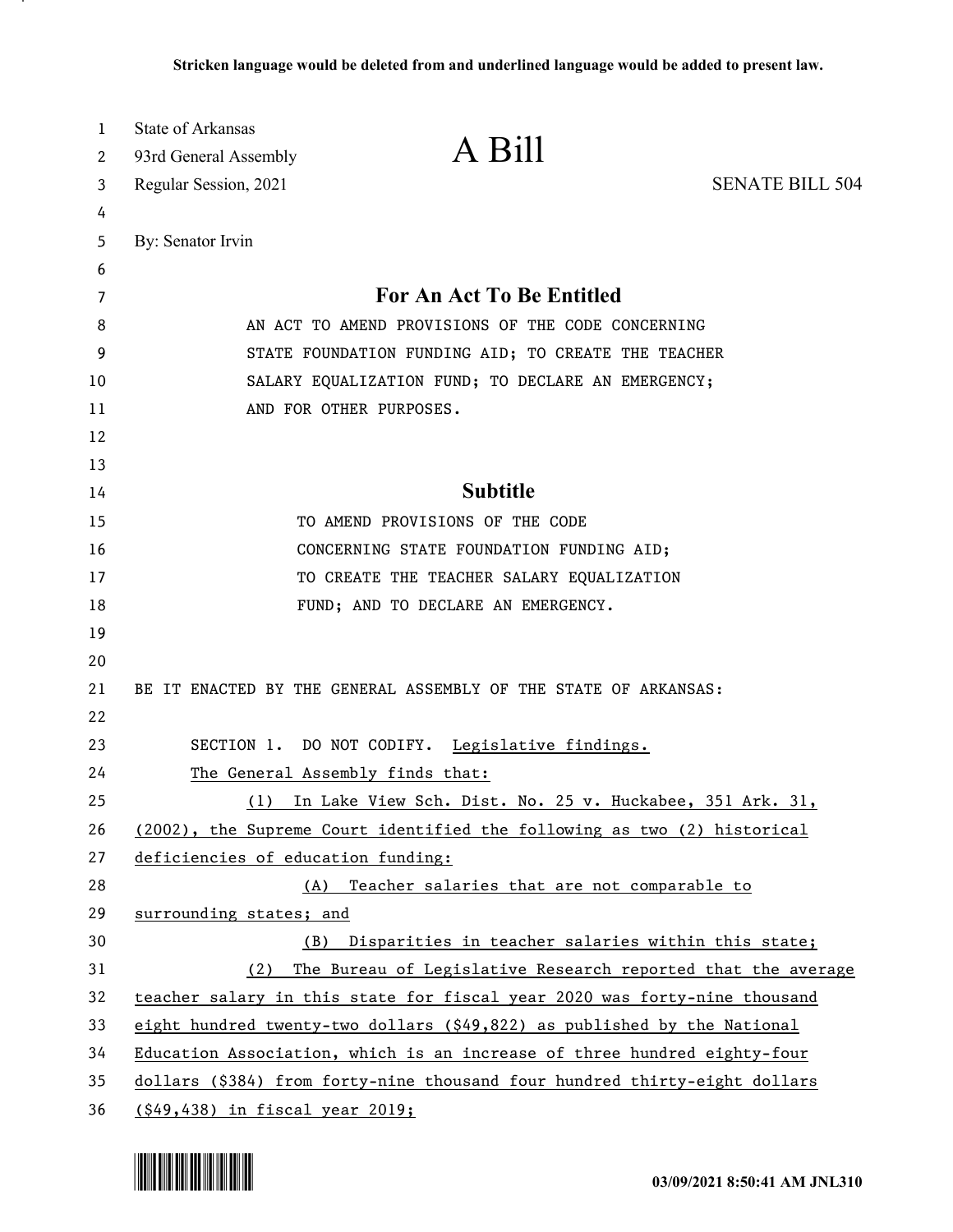| $\mathbf 1$ | In the 2020 adequacy study, the teacher salary report<br>(3)                         |  |  |
|-------------|--------------------------------------------------------------------------------------|--|--|
| 2           | presented to the House Committee on Education and the Senate Committee on            |  |  |
| 3           | Education reported data indicating that Arkansas is not keeping pace with            |  |  |
| 4           | surrounding and Southern Regional Educational Board member states;                   |  |  |
| 5           | (4) In 2019, the gap between the highest average salary within                       |  |  |
| 6           | the state of sixty thousand nine hundred sixty-three dollars (\$60,963) and          |  |  |
| 7           | the lowest average salary of thirty-nine thousand five hundred seventy-eight         |  |  |
| 8           | dollars (\$39,578) was twenty-one thousand three hundred eighty-five dollars         |  |  |
| 9           | $($ \$21,385);                                                                       |  |  |
| 10          | In surveys of principals and superintendents, the Bureau of<br>(5)                   |  |  |
| 11          | Legislative Research reported difficulty in offering competitive salaries as         |  |  |
| 12          | the most significant barrier to teacher recruitment and retention; and               |  |  |
| 13          | (6) Difficulty in offering competitive salaries continues to be                      |  |  |
| 14          | a barrier to teacher recruitment and retention despite increases to the              |  |  |
| 15          | minimum teacher salaries each year since 2015.                                       |  |  |
| 16          |                                                                                      |  |  |
| 17          | SECTION 2. Arkansas Code § $6-20-2305(b)(1)$ , concerning state                      |  |  |
| 18          | foundation funding aid and school funding under the Public School Funding Act        |  |  |
| 19          | of 2003, is amended to read as follows:                                              |  |  |
| 20          | $(b)(1)$ In addition to state foundation funding aid, each school                    |  |  |
| 21          | district shall receive funding for additional education categories as                |  |  |
| 22          | provided in subdivisions $(b)(2)$ $(5)$ subdivisions $(b)(2)$ $(6)$ of this section. |  |  |
| 23          |                                                                                      |  |  |
| 24          | SECTION 3. Arkansas Code § 6-20-2305(b), concerning state foundation                 |  |  |
| 25          | funding aid and school funding under the Public School Funding Act of 2003,          |  |  |
| 26          | is amended to add an additional subdivision to read as follows:                      |  |  |
| 27          | $(6)(A)(i)$ Beginning with the 2021-2022 school year, for school                     |  |  |
| 28          | districts identified by the Division of Elementary and Secondary Education as        |  |  |
| 29          | having an average annual teacher salary below the statewide target average           |  |  |
| 30          | annual salary, teacher salary equalization funding shall be equal to one             |  |  |
| 31          | hundred eighty-five dollars (\$185) multiplied by the average daily membership       |  |  |
| 32          | of the school district for the previous school year.                                 |  |  |
| 33          | (ii) For the 2021-2022 and 2022-2023 school years,                                   |  |  |
| 34          | the statewide target average annual salary shall be fifty-one thousand eight         |  |  |
| 35          | hundred twenty-two dollars (\$51,822).                                               |  |  |
| 36          | (iii) The House Committee on Education and the                                       |  |  |

03/09/2021 8:50:41 AM JNL310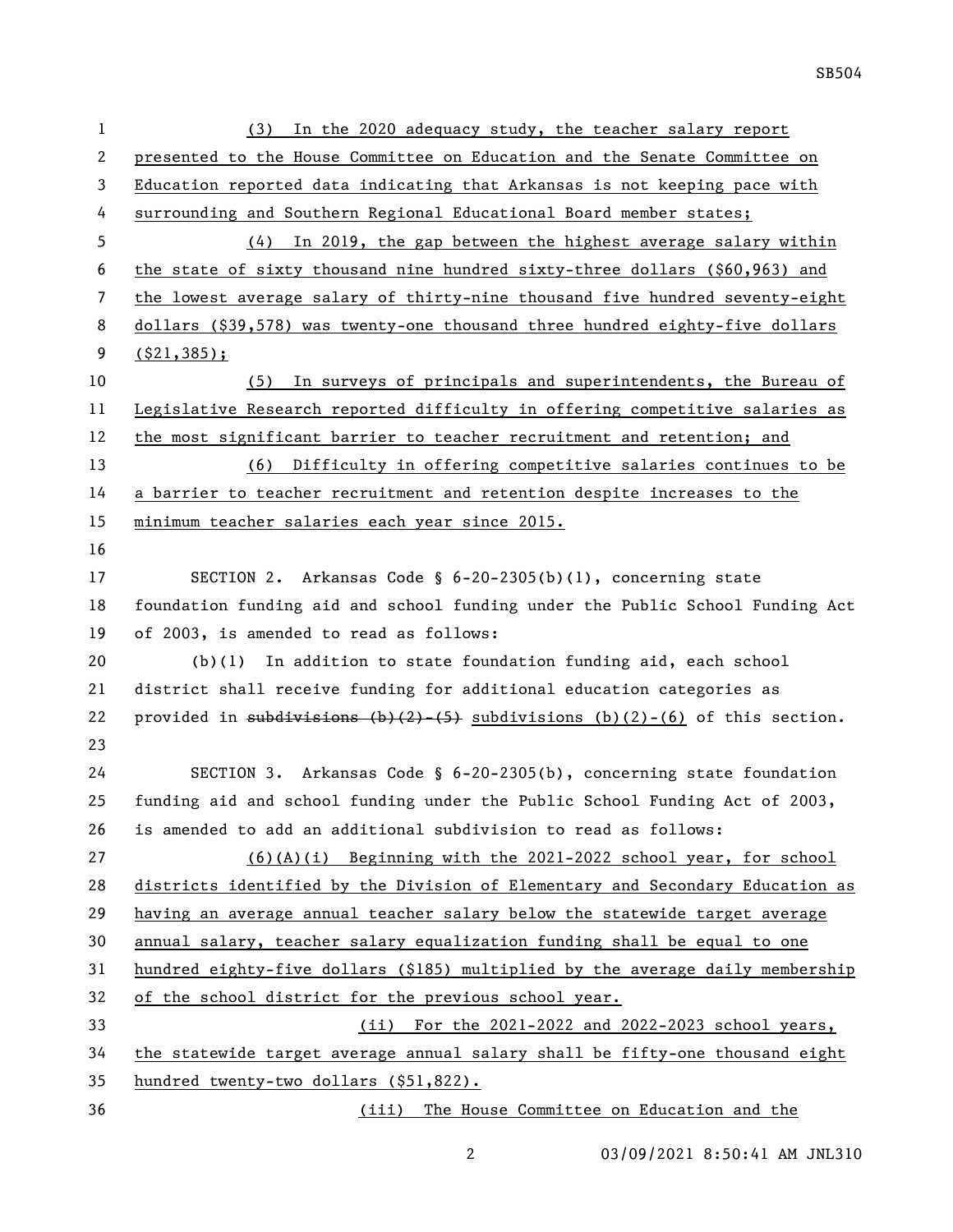| $\mathbf{1}$ | Senate Committee on Education shall set jointly the statewide target average  |  |
|--------------|-------------------------------------------------------------------------------|--|
| 2            | annual salary for the 2023-2024 and 2024-2025 school years, and each biennium |  |
| 3            | thereafter, as part of the adequacy review process required under $\S$ 10-3-  |  |
| 4            | 2102.                                                                         |  |
| 5            | (B)(i) On or before October 31 of each year, the Division                     |  |
| 6            | of Elementary and Secondary Education shall determine if a school district is |  |
| 7            | eligible to receive teacher salary equalization funds by reviewing certified  |  |
| 8            | salary data submitted by the school district for the immediately preceding    |  |
| 9            | fiscal year.                                                                  |  |
| 10           | (ii) A school district with an average annual                                 |  |
| 11           | teacher salary meeting or exceeding the statewide target average annual       |  |
| 12           | teacher salary for the year is ineligible to receive teacher salary           |  |
| 13           | equalization funds exceeding the amount received by the school district in    |  |
| 14           | the previous year.                                                            |  |
| 15           | (iii) A school district that receives funds from the                          |  |
| 16           | Educator Compensation Reform Fund, Acts 2019, No. 877, is ineligible to       |  |
| 17           | receive teacher salary equalization funds for the year in which the school    |  |
| 18           | district receives funds from the Educator Compensation Reform Fund.           |  |
| 19           | (iv) A school district shall continue to receive                              |  |
| 20           | teacher salary equalization funds in the same amount as the preceding fiscal  |  |
| 21           | year in addition to the amount eligible for the current fiscal year.          |  |
| 22           | Teacher salary equalization funding provided to a<br>(C)                      |  |
| 23           | school district under this subchapter shall be expended only for teacher      |  |
| 24           | salaries and benefits.                                                        |  |
| 25           |                                                                               |  |
| 26           | SECTION 4. EMERGENCY CLAUSE. It is found and determined by the                |  |
| 27           | General Assembly of the State of Arkansas that there is a shortage of         |  |
| 28           | licensed teachers in several areas of this state; that teacher salaries are a |  |
| 29           | key factor in attracting individuals to the field of teaching; and that the   |  |
| 30           | provisions of this act should become effective immediately in order to allow  |  |
| 31           | the provisions of this act to be implemented for the 2021-2022 school year.   |  |
| 32           | Therefore, an emergency is declared to exist, and this act being immediately  |  |
| 33           | necessary for the preservation of the public peace, health, and safety shall  |  |
| 34           | become effective on:                                                          |  |
| 35           | The date of its approval by the Governor;<br>(1)                              |  |
| 36           | (2) If the bill is neither approved nor vetoed by the Governor,               |  |

3 03/09/2021 8:50:41 AM JNL310